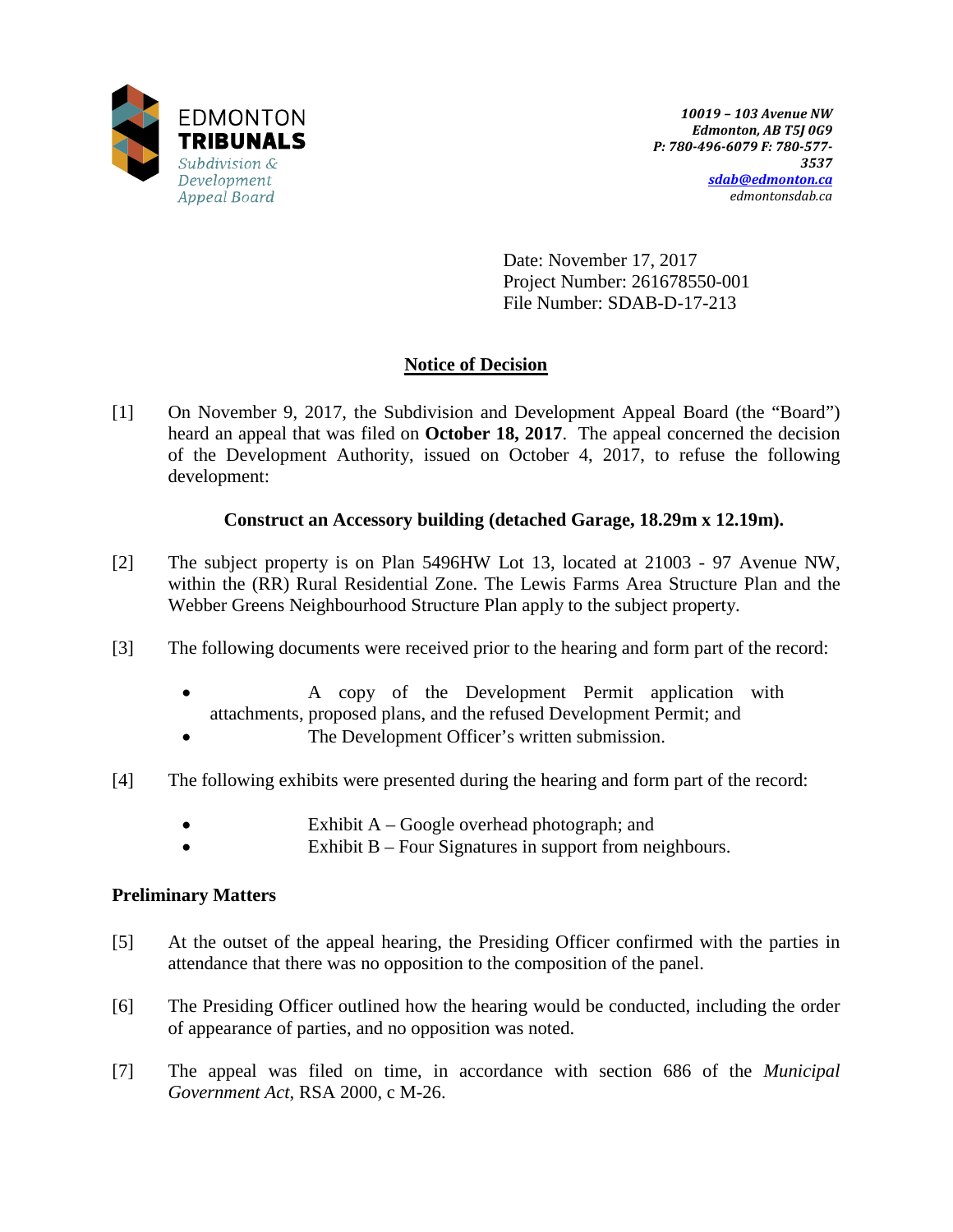### **Summary of Hearing**

- *i) Position of the Appellant, Ms. O. Rullo*
- [8] Ms. Rullo was accompanied by Mr. D. Naroski, the property owner directly to the west.
- [9] She and her husband bought the subject property last year. There is a 960 square foot house as well as a dilapidated unfinished single car garage. The garage is not usable.
- [10] They require a variance in height to store their motorhome inside of the garage. They wish to install 12 foot high garage doors and add radiant heat.
- [11] In her opinion, the excess height will not affect neighbours as the lot is very large and the proposed garage will be located in the middle of the property. There are many large trees along the property lines and throughout the property which would screen the proposed development from neighbouring properties.
- [12] A Google overhead photograph (marked *Exhibit A*) was shown which confirmed that the property has many trees. Ms. Rullo pointed to two existing driveways, the existing house and garage, and the location of the proposed development.
- [13] Ms. Rullo submitted a signature of support from the most affected neighbour located immediately east. Mr. Naroski and two neighbours provided signatures of support, marked *Exhibit B*.
	- *ii) Position of the Development Officer, Ms. S. Watts*
- [14] Ms. Watts did not attend the hearing and the Board relied on her written submission.

#### **Decision**

- [15] The appeal is **ALLOWED** and the decision of the Development Authority is **REVOKED**. The development is **GRANTED** as applied for to the Development Authority, subject to the following **CONDITIONS**:
	- 1. The development shall be constructed in accordance with the stamped and approved drawings.
	- 2. Eave projections shall not exceed 0.46m into required Setbacks or Separations spaces less than 1.2m. (Reference Section 44.1(b))
- [16] In granting the development the following variance to the *Edmonton Zoning Bylaw* is allowed: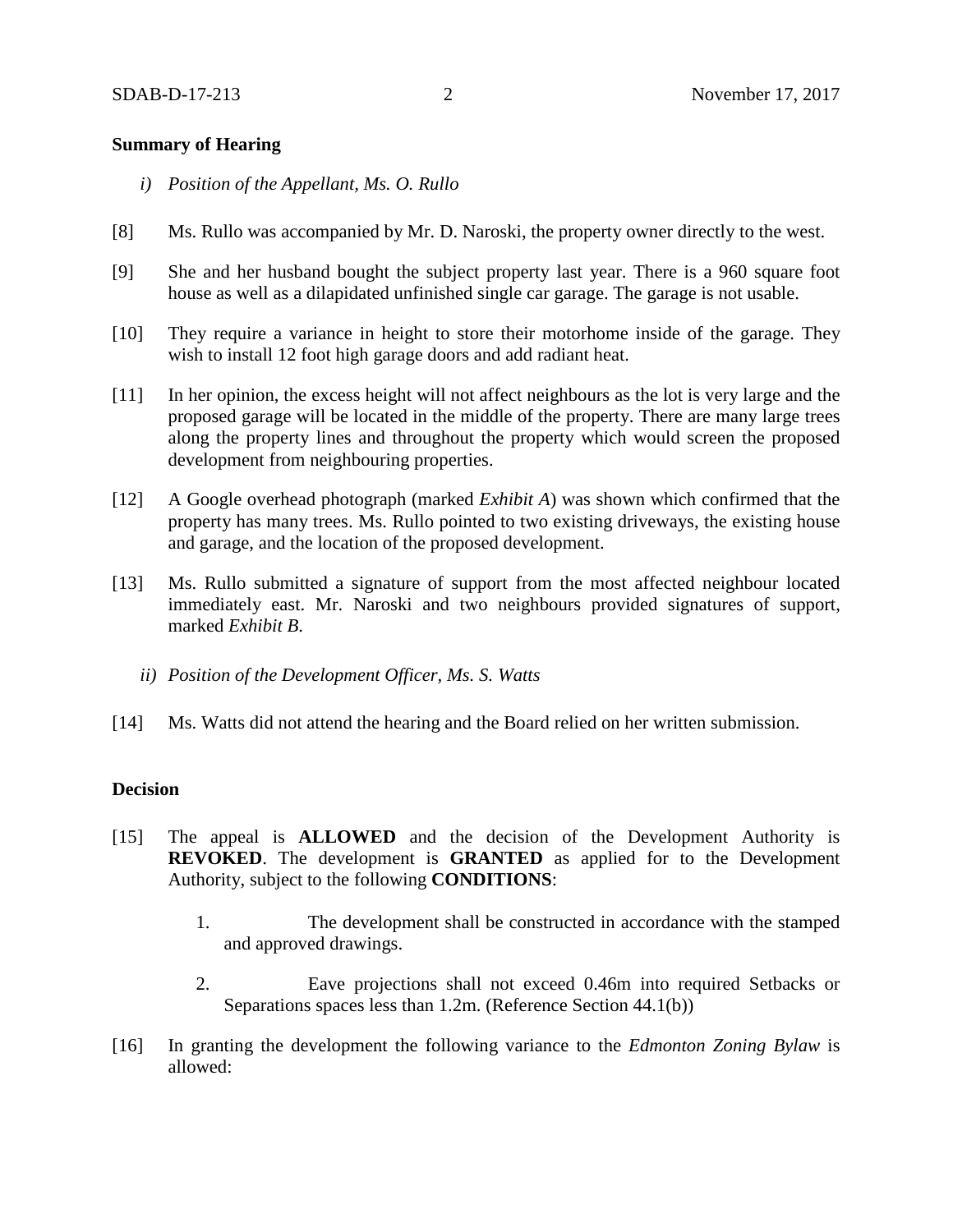1. The maximum allowable Height of 4.3 metres, pursuant to section 50.3(3) is varied to allow an excess of 1.59 metres, thereby increasing the maximum allowable Height to 5.89 metres.

### **Reasons for Decision**

- [17] The proposed development is Accessory to a Permitted Use in the (RR) Rural Residential Zone.
- [18] The proposed Garage will have minimal impact on adjacent properties due to the large size of the Site. The proposed development is under the maximum Site Coverage permitted. All of the Setbacks are in excess of the minimum required.
- [19] Four adjacent property owners indicated their support for the development and the property owner directly to the west appeared at the hearing. No written opposition was submitted to the Board and no one appeared in opposition.
- [20] The Development Authority does not have the authority to vary Height; however, the Development Authority, in her written submission, indicated that the Site is very large and the proposed Garage would have minimal impact.
- [21] Based on the above, the Board finds that the proposed development will not unduly interfere with the amenities of the neighbourhood, nor materially interfere with or affect the use, enjoyment or value of neighbouring parcels of land.

RSL

Brian Gibson, Presiding Officer Subdivision and Development Appeal Board

Board Members In Attendance: Ms. P. Jones; Ms. N. Hack; Mr. A. Nagy; Ms. K. Thind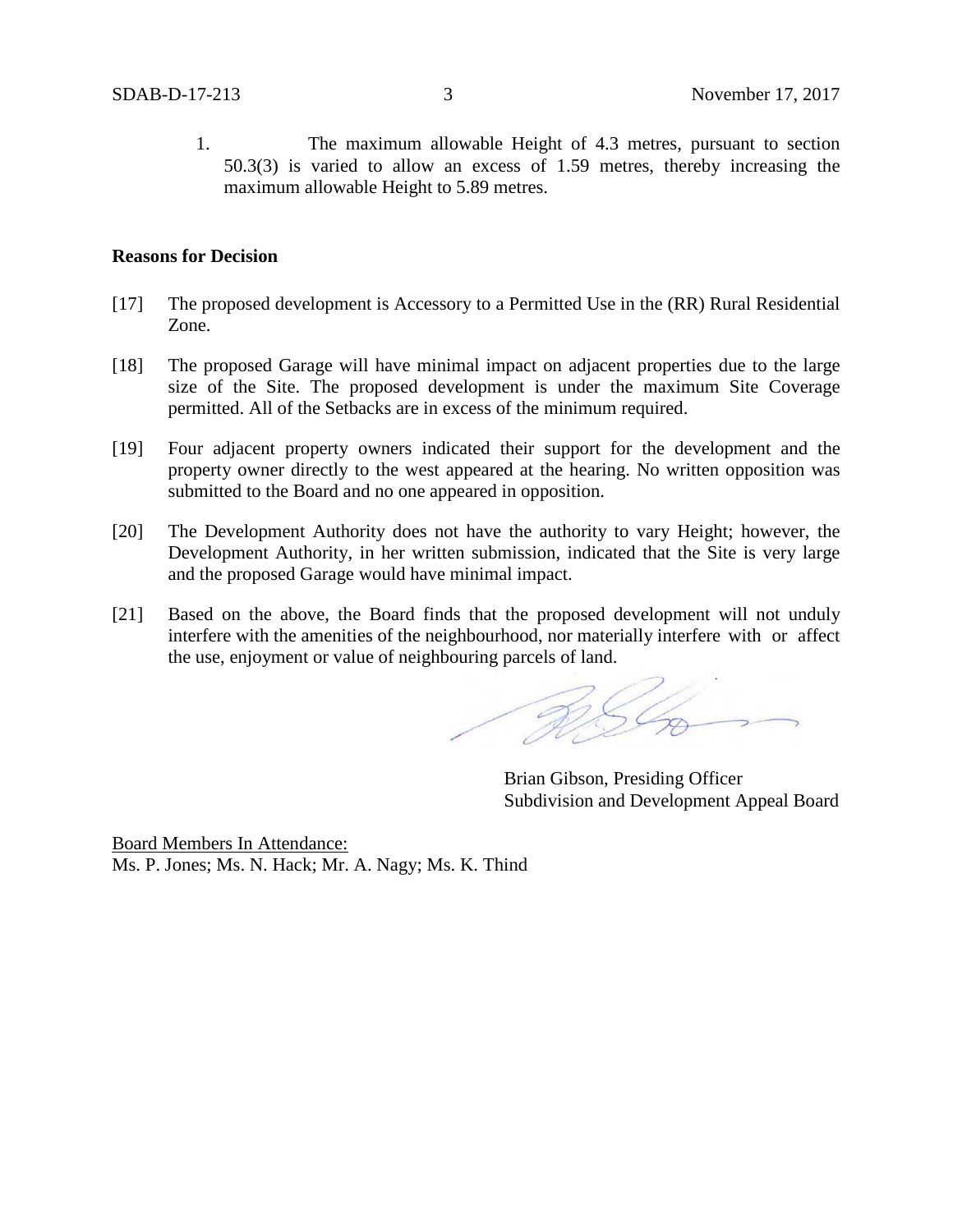### **Important Information for the Applicant/Appellant**

- 1. This is not a Building Permit. A Building Permit must be obtained separately from the Sustainable Development Department, located on the 2nd Floor, Edmonton Tower, 10111 – 104 Avenue NW, Edmonton, AB T5J 0J4.
- 2. Obtaining a Development Permit does not relieve you from complying with:
	- a) the requirements of the *Edmonton Zoning Bylaw*, insofar as those requirements have not been relaxed or varied by a decision of the Subdivision and Development Appeal Board,
	- b) the requirements of the *Alberta Safety Codes Act*,
	- c) the *Alberta Regulation 204/207 – Safety Codes Act – Permit Regulation*,
	- d) the requirements of any other appropriate federal, provincial or municipal legislation,
	- e) the conditions of any caveat, covenant, easement or other instrument affecting a building or land.
- 3. When an application for a Development Permit has been approved by the Subdivision and Development Appeal Board, it shall not be valid unless and until any conditions of approval, save those of a continuing nature, have been fulfilled.
- 4. A Development Permit will expire in accordance to the provisions of section 22 of the *Edmonton Zoning Bylaw, Bylaw 12800*, as amended.
- 5. This decision may be appealed to the Alberta Court of Appeal on a question of law or jurisdiction under section 688 of the *Municipal Government Act*, RSA 2000, c M-26. If the Subdivision and Development Appeal Board is served with notice of an application for leave to appeal its decision, such notice shall operate to suspend the Development Permit.
- 6. When a decision on a Development Permit application has been rendered by the Subdivision and Development Appeal Board, the enforcement of that decision is carried out by the Sustainable Development Department, located on the 2nd Floor, Edmonton Tower, 10111 – 104 Avenue NW, Edmonton, AB T5J 0J4.

*NOTE: The City of Edmonton does not conduct independent environmental checks of land within the City. If you are concerned about the stability of this property for any purpose, you should conduct your own tests and reviews. The City of Edmonton, when issuing a development permit, makes no representations and offers no warranties as to the suitability of the property for any purpose or as to the presence or absence of any environmental contaminants on the property.*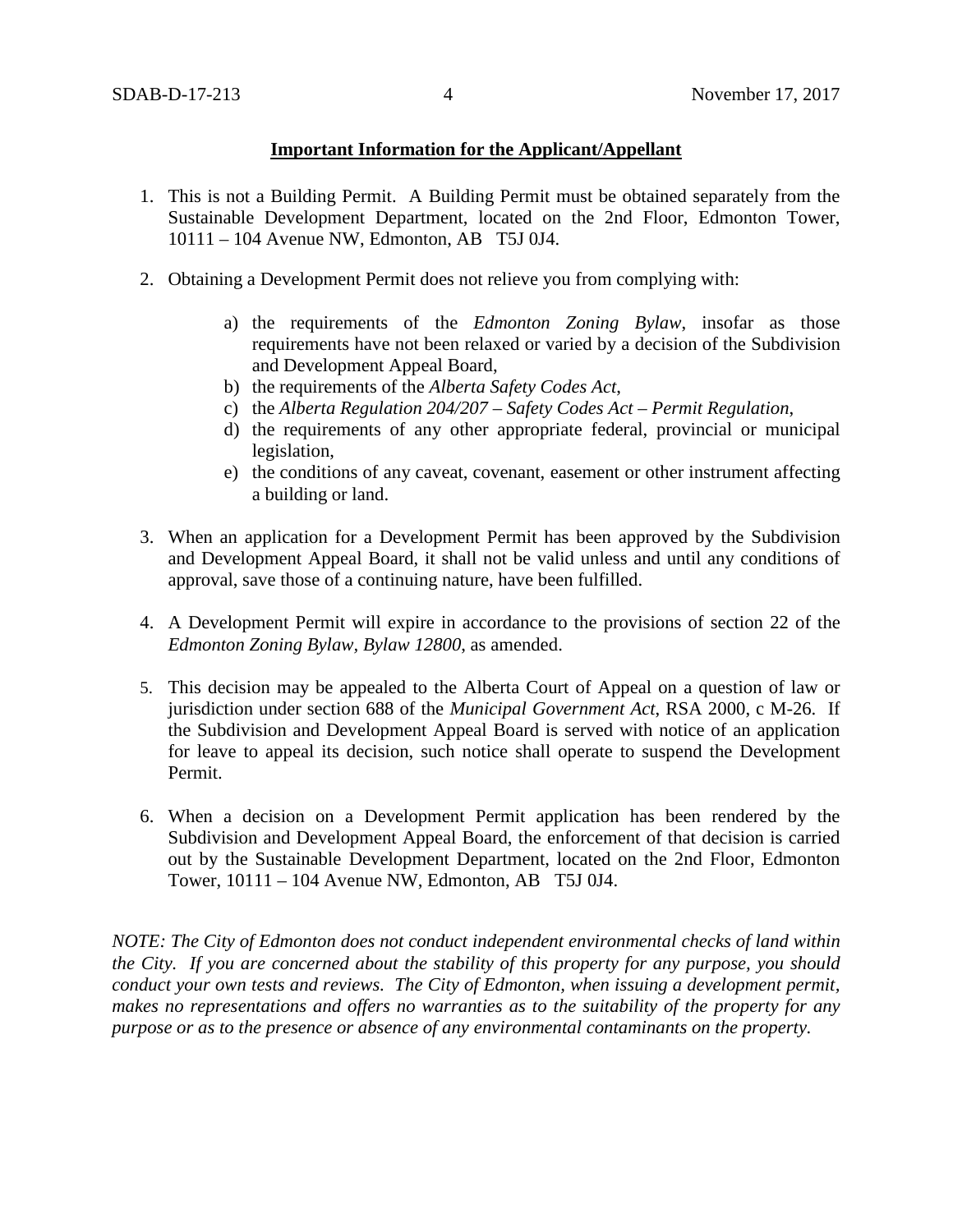

Date: November 17, 2017 Project Number: 225942496-002 File Number: SDAB-D-17-214

# **Notice of Decision**

[1] On November 9, 2017, the Subdivision and Development Appeal Board (the "Board") heard an appeal that was filed on **October 13, 2017**. The appeal concerned the decision of the Development Authority, issued on September 29, 2017, to refuse the following development:

## **Demolish existing Freestanding Off-premise Sign & install a Minor Digital Off-premises Freestanding Sign (6.1 m x 3 m - facing east).**

- [2] The subject property is on Plan 3025MC Blk 59A Lot 6, located at 8632 Yellowhead Trail NW, within the (IB) Industrial Business Zone. The Yellowhead Corridor Area Structure Plan applies to the subject property.
- [3] The following documents were received prior to the hearing and form part of the record:
	- A copy of the Development Permit application with attachments, proposed plans, and the refused Development Permit;
	- The Development Officer's written submissions;
	- A Transportation Services memorandum; and
	- The Appellant's written submissions.

## **Preliminary Matters**

- [4] At the outset of the appeal hearing, the Presiding Officer confirmed with the parties in attendance that there was no opposition to the composition of the panel.
- [5] The Presiding Officer outlined how the hearing would be conducted, including the order of appearance of parties, and no opposition was noted.
- [6] The appeal was filed on time, in accordance with section 686 of the *Municipal Government Act*, RSA 2000, c M-26.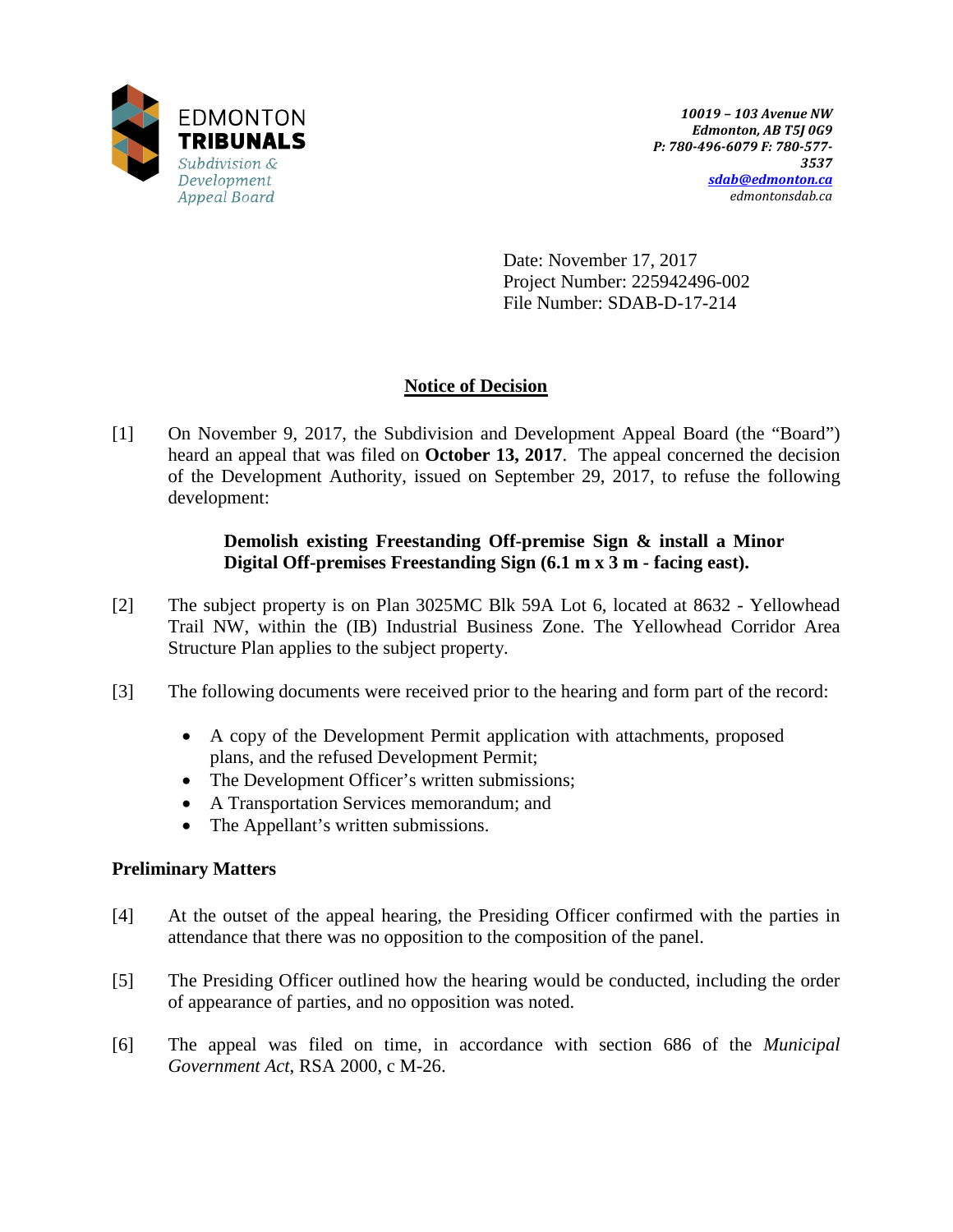### **Summary of Hearing**

- *i) Position of the Appellant, Mr. D. Ezeard of Media City, accompanied by the property owner of the subject Site, Mr. J. McNish*
- [7] They are proposing to replace a sign that was previously owned by Pattision Outdoor Advertising ("Pattison") with another single-sided sign that is similar in size and placement. The sign they are replacing has already been removed from the site. There is another sign on the site and it also single-sided but faces the opposite direction. There are no other digital signs within 100 metres of the proposed sign.
- [8] The proposed sign was refused by the Development Officer because there is another sign within 50 metres. The sign the Development Officer refers to was purchased by Mr. McNish from Pattison. When Mr. McNish purchased this sign there was a written agreement stating that no third party advertising could be put on the sign. The Bill of Sale submitted with the appeal was referred to which states this condition.
- [9] When Mr. McNish bought the vertical sign from Pattison, they did not revoke the permit; therefore, the Development Officer viewed this sign as an off-premises sign when in reality it is being used as an on-premises sign.
- [10] They believe there are less than two years remaining before the existing development permit expires. They are willing to cancel the existing development permit and apply for an on-premises sign. The sign currently contains old advertising that is peeling off.
- [11] The City's Transportation Department has no objections to the proposed sign.
- [12] They do not object to any of the conditions listed in the Development Officer's written submission.
	- *ii) Position of the Development Officer, Ms. B. Noorman*
- [13] Ms. Noorman did not attend the hearing and the Board relied on her written submission.

### **Decision**

- [14] The appeal is **ALLOWED** and the decision of the Development Authority is **REVOKED**. The development is **GRANTED** as applied for to the Development Authority, subject to the following **CONDITIONS**:
	- 1. The Development Permit for the existing Vertical Pattison Sign on the southeast corner of the subject Site shall be cancelled by the Appellant prior to erecting the proposed Minor Digital Off-premises Sign.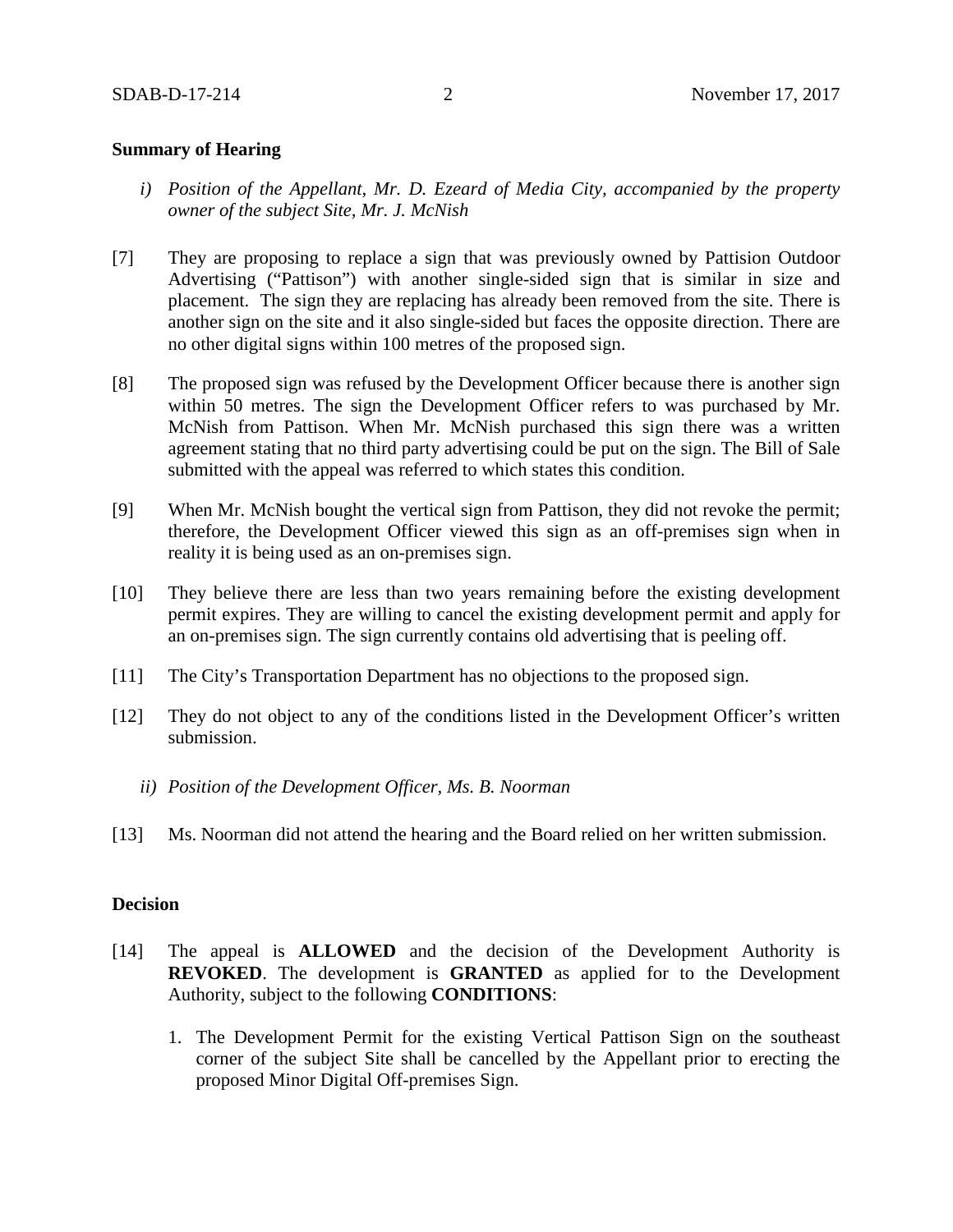- 2. The Development Permit for the proposed development will expire on November 24, 2022.
- 3. The proposed Sign shall comply in accordance to the approved plans submitted.
- 4. Ambient light monitors shall automatically adjust the brightness level of the Copy Area based on ambient light conditions. Brightness levels shall not exceed 0.3 footcandles above ambient light conditions when measured from the Sign face at its maximum brightness, between sunset and sunrise, at those times determined by the Sunrise / Sunset calculator from the National Research Council of Canada; (Reference Section  $59.2(5)(a)$ )
- 5. Brightness level of the Sign shall not exceed 400 nits when measured from the sign face at its maximum brightness, between sunset and sunrise, at those times determined by the Sunrise/Sunset calculator from the national research Council of Canada; (Reference Section 59.2(5)(b))
- 6. Minor Digital Off-premises Signs shall have a Message Duration greater than or equal to 6 seconds. (Reference Section 7.9(8))
- 7. The Sign shall be located so that all portions of the Sign and its support structure are completely located within the property and no part of the Sign may project beyond the property lines unless otherwise specified in a Sign Schedule. (Reference Section 59.2(12))
- 8. The following conditions, in consultation with Transportation Services (City Operations), shall apply to the proposed Minor Digital Off-premises Sign, in accordance to Section 59.2.11:
	- a. That, should at any time, City Operations determines that the sign face contributes to safety concerns, the owner/applicant must immediately address the safety concerns identified by removing the sign, de-energizing the sign, changing the message conveyed on the sign, and or address the concern in another manner acceptable to City Operations.
	- b. That the owner/applicant must provide a written statement of the actions taken to mitigate concerns identified by City Operations within 30 days of the notification of the safety concern. Failure to provide corrective action will result in the requirement to immediately remove or de-energize the sign.
	- c. The proposed sign shall be constructed entirely within private property. No portion of the sign shall encroach over/into road right-of-way.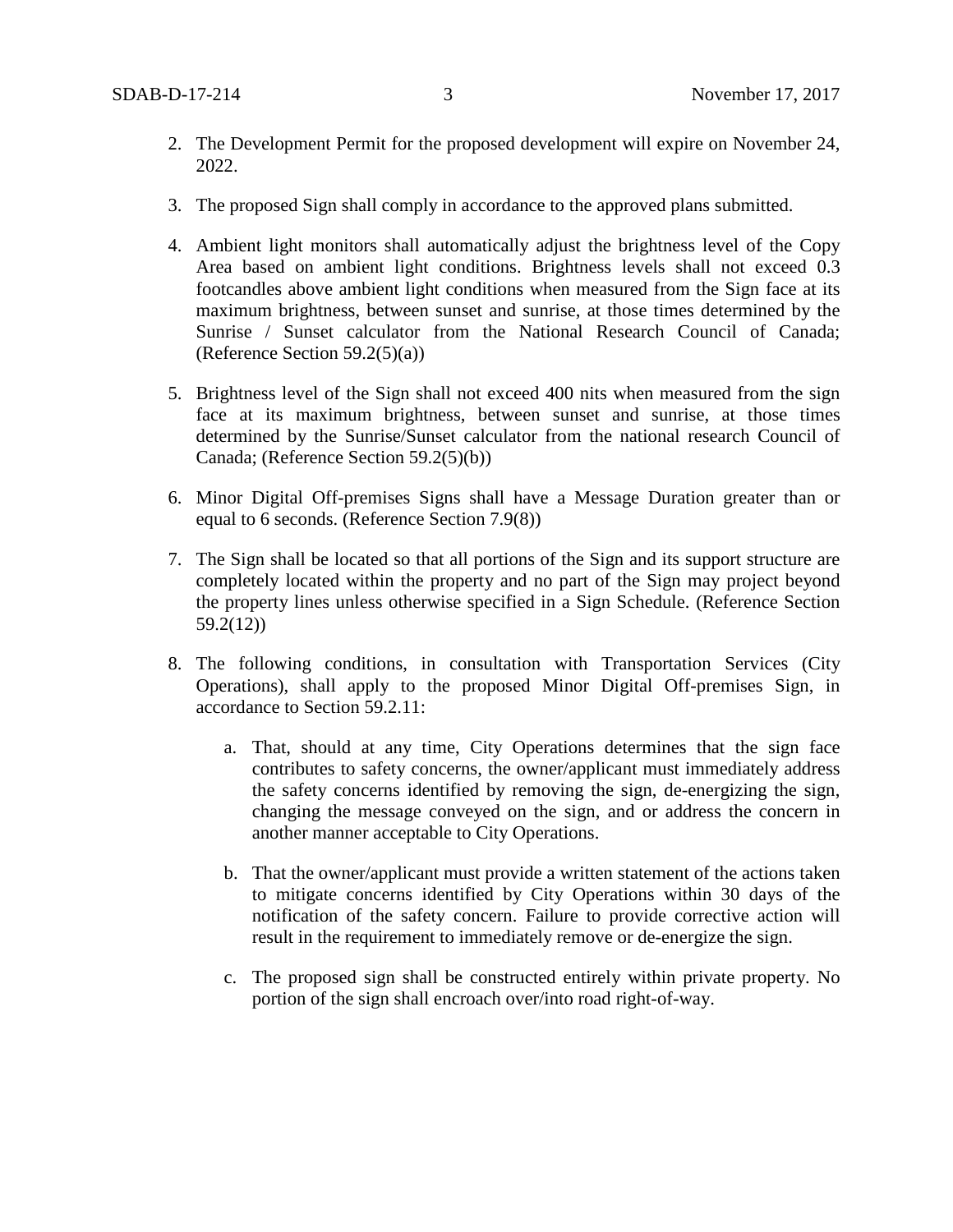#### ADVISEMENT:

1. Should the Applicant wish to display video or any form of moving images on the sign, a new Development Application for a Major Digital sign will be required. At that time, City Operations will require a safety review of the sign prior to responding to the application.

#### **Reasons for Decision**

- [15] The proposed development, a Freestanding Minor Digital Off-premises Sign is a Discretionary Use in the (IB) Industrial Business Zone.
- [16] The separation distance issue identified in the Development Officer's written submission has been alleviated with the cancellation of the Vertical Pattison Off-premises Static Sign on the southeast corner of the property. Therefore, the proposed development completely complies with the *Edmonton Zoning Bylaw.*
- [17] The proposed development will be one-sided facing east toward westbound traffic on Yellowhead Trail and City of Edmonton Transportation Services indicated that they do not object to the proposed Sign.
- [18] It is the opinion of the Board that the proposed development will not add to a proliferation of Signs as there were previously two Off-premises Signs on the subject Site.
- [19] No objections were received by the Board and no one appeared at the hearing in opposition.
- [20] Based on the above, the Board finds that the proposed development will not unduly interfere with the amenities of the neighbourhood, nor materially interfere with or affect the use, enjoyment or value of neighbouring parcels of land.

Brian Gibson, Presiding Officer Subdivision and Development Appeal Board

Board Members in Attendance: Ms. P. Jones; Ms. N. Hack; Mr. A. Nagy; Ms. K. Thind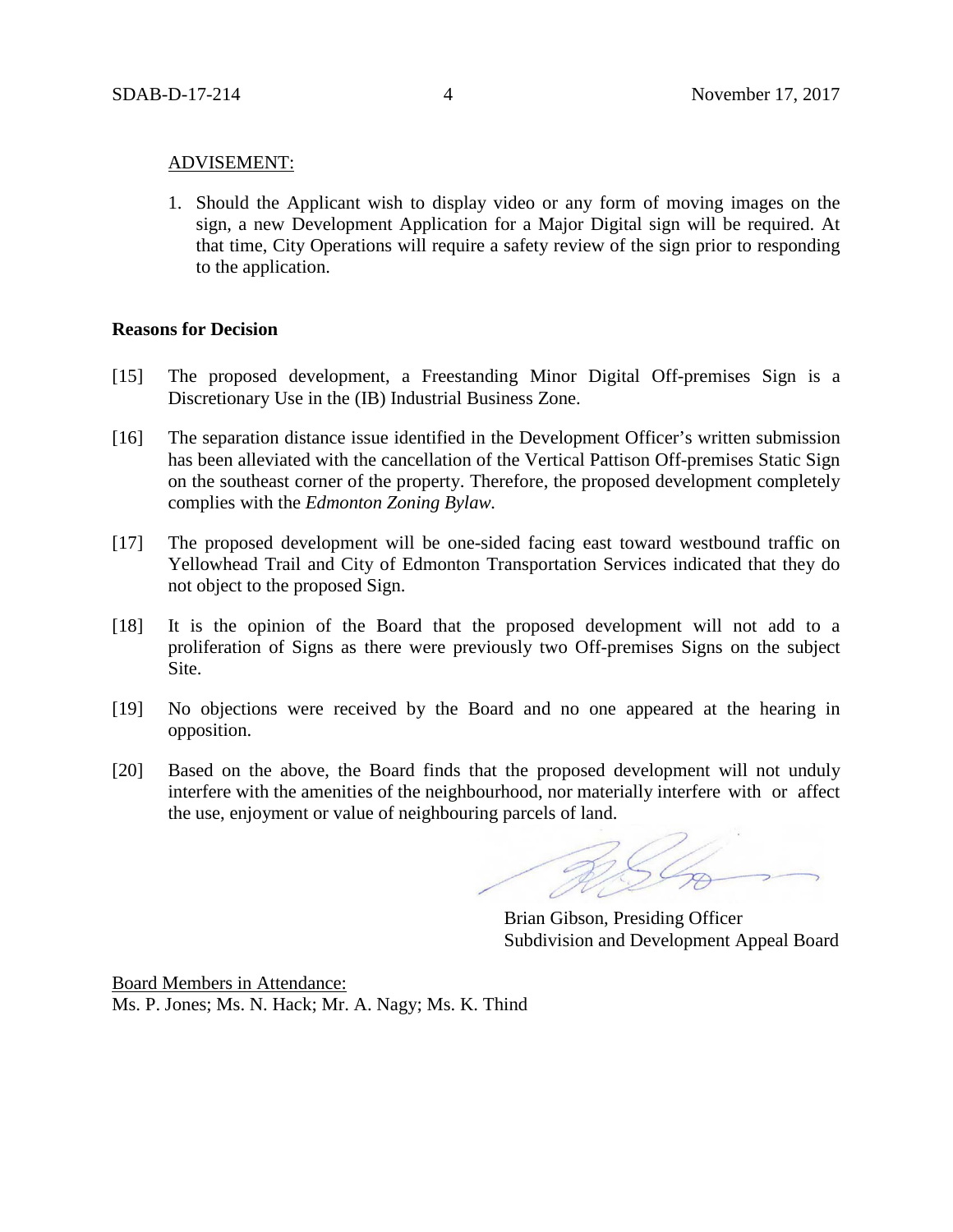### **Important Information for the Applicant/Appellant**

- 1. This is not a Building Permit. A Building Permit must be obtained separately from the Sustainable Development Department, located on the 2nd Floor, Edmonton Tower, 10111 – 104 Avenue NW, Edmonton, AB T5J 0J4.
- 2. Obtaining a Development Permit does not relieve you from complying with:
	- a) the requirements of the *Edmonton Zoning Bylaw*, insofar as those requirements have not been relaxed or varied by a decision of the Subdivision and Development Appeal Board,
	- b) the requirements of the *Alberta Safety Codes Act*,
	- c) the *Alberta Regulation 204/207 – Safety Codes Act – Permit Regulation*,
	- d) the requirements of any other appropriate federal, provincial or municipal legislation,
	- e) the conditions of any caveat, covenant, easement or other instrument affecting a building or land.
- 3. When an application for a Development Permit has been approved by the Subdivision and Development Appeal Board, it shall not be valid unless and until any conditions of approval, save those of a continuing nature, have been fulfilled.
- 4. A Development Permit will expire in accordance to the provisions of section 22 of the *Edmonton Zoning Bylaw, Bylaw 12800*, as amended.
- 5. This decision may be appealed to the Alberta Court of Appeal on a question of law or jurisdiction under section 688 of the *Municipal Government Act*, RSA 2000, c M-26. If the Subdivision and Development Appeal Board is served with notice of an application for leave to appeal its decision, such notice shall operate to suspend the Development Permit.
- 6. When a decision on a Development Permit application has been rendered by the Subdivision and Development Appeal Board, the enforcement of that decision is carried out by the Sustainable Development Department, located on the 2nd Floor, Edmonton Tower, 10111 – 104 Avenue NW, Edmonton, AB T5J 0J4.

*NOTE: The City of Edmonton does not conduct independent environmental checks of land within the City. If you are concerned about the stability of this property for any purpose, you should conduct your own tests and reviews. The City of Edmonton, when issuing a development permit, makes no representations and offers no warranties as to the suitability of the property for any purpose or as to the presence or absence of any environmental contaminants on the property.*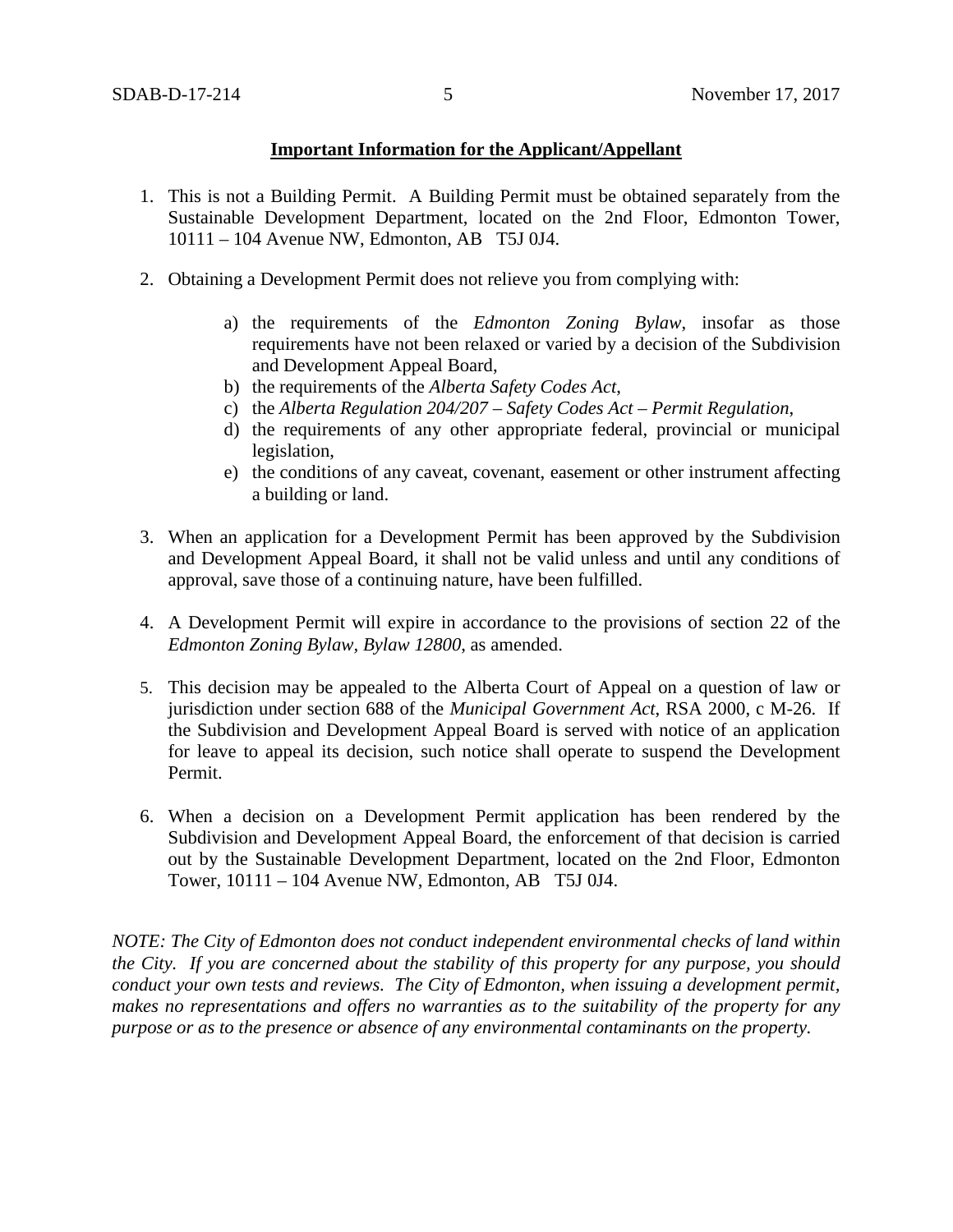

Date: November 17, 2017 Project Number: 255537408-001 File Number: SDAB-D-17-215

## **Notice of Decision**

[1] On November 9, 2017, the Subdivision and Development Appeal Board (the "Board") heard an appeal that was filed on **October 13, 2017**. The appeal concerned the decision of the Development Authority, issued on September 29, 2107, to refuse the following development:

### **Construct an Accessory building (shed, 3.00m x 3.10m), existing without permits.**

- [2] The subject property is on Plan 6143NY Blk 30 Lot 28, located at 15031 69 Street NW, within the (RF1) Single Detached Residential Zone. The Mature Neighbourhood Overlay applies to the subject property.
- [3] The following documents were received prior to the hearing and form part of the record:
	- A copy of the Development Permit application with attachments, proposed plans, and the refused Development Permit;
	- The Development Officer's written submission;
	- Four letters of opposition to the proposed development from adjacent property owners;
	- Two letters of support for the proposed development from adjacent property owners; and
	- A large submission from an affected property owner in opposition to the proposed development.

## **Preliminary Matters**

- [4] At the outset of the appeal hearing, the Presiding Officer confirmed with the parties in attendance that there was no opposition to the composition of the panel.
- [5] The Presiding Officer outlined how the hearing would be conducted, including the order of appearance of parties, and no opposition was noted.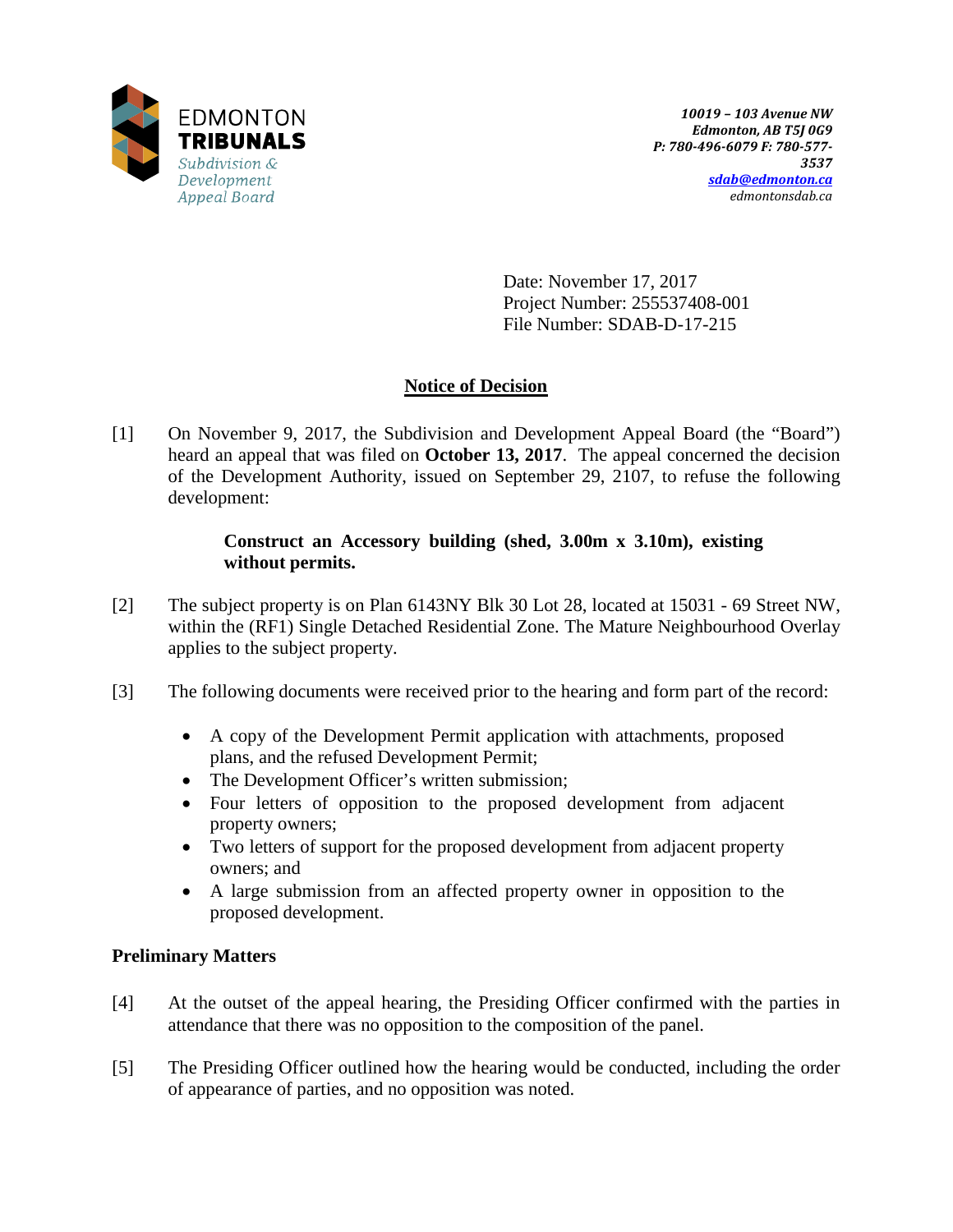[6] The appeal was filed on time, in accordance with section 686 of the *Municipal Government Act*, RSA 2000, c M-26.

### **Summary of Hearing**

- *i) Position of the Appellant, Mr. G. Nestor.*
- [7] Mr. Nestor was accompanied by Ms. R. Serben.
- [8] After reading the various submissions from an adjacent property owner Mr. Nestor was unclear about the exact issue before the Board. The Presiding Officer explained that the proposed development was refused because of the deficiency in the Side Setback and that is what the Board has the jurisdiction to deal with today.
- [9] Mr. Nestor had been informed by City employees that he could build right up to the fence with no issue unless a complaint was received. He felt that he had not received proper direction regarding the various processes required by the City to obtain a permit and was provided with conflicting information.
- [10] He was initially not aware that the shed had to be less than 100 square feet and originally built it to be 130 square feet. He reduced it to 100 square feet once he was made aware of this regulation. The shed has existed since 2008 and he does not understand why there are issues with it now.
- [11] Ms. Serben explained that when they purchased the home almost 20 years ago it had been vacant for several years and was a derelict property. They have worked to improve the property but this took some time as they had four young children when they moved in.
- [12] Ongoing complaints from an adjacent property owner to Bylaw Enforcement began within two months of moving into the property. These consistent and unfounded complaints have affected their quality of life.
- [13] In their opinion, the shed does not affect the neighbours. Ms. Serben indicated that they did not go door to door to ask for support for their appeal but several neighbours came to them to offer support.
- [14] It is difficult to take an accurate measurement from the shed to the property line because the neighbour's fence is rotting and leaning into their yard.
- [15] They dispute that the shed or the chimney ever collapsed. The shed may have looked like it collapsed when they took it apart to make it smaller. The structure is a steel shed with engineered trusses, has siding, and sits on a concrete floor. It is located at the rear of the property and is surrounded by trees.
- [16] They have permits and licenses for everything inside the shed including the gas line and the kiln. Everything has been approved and they have talked to a firefighter regarding safety.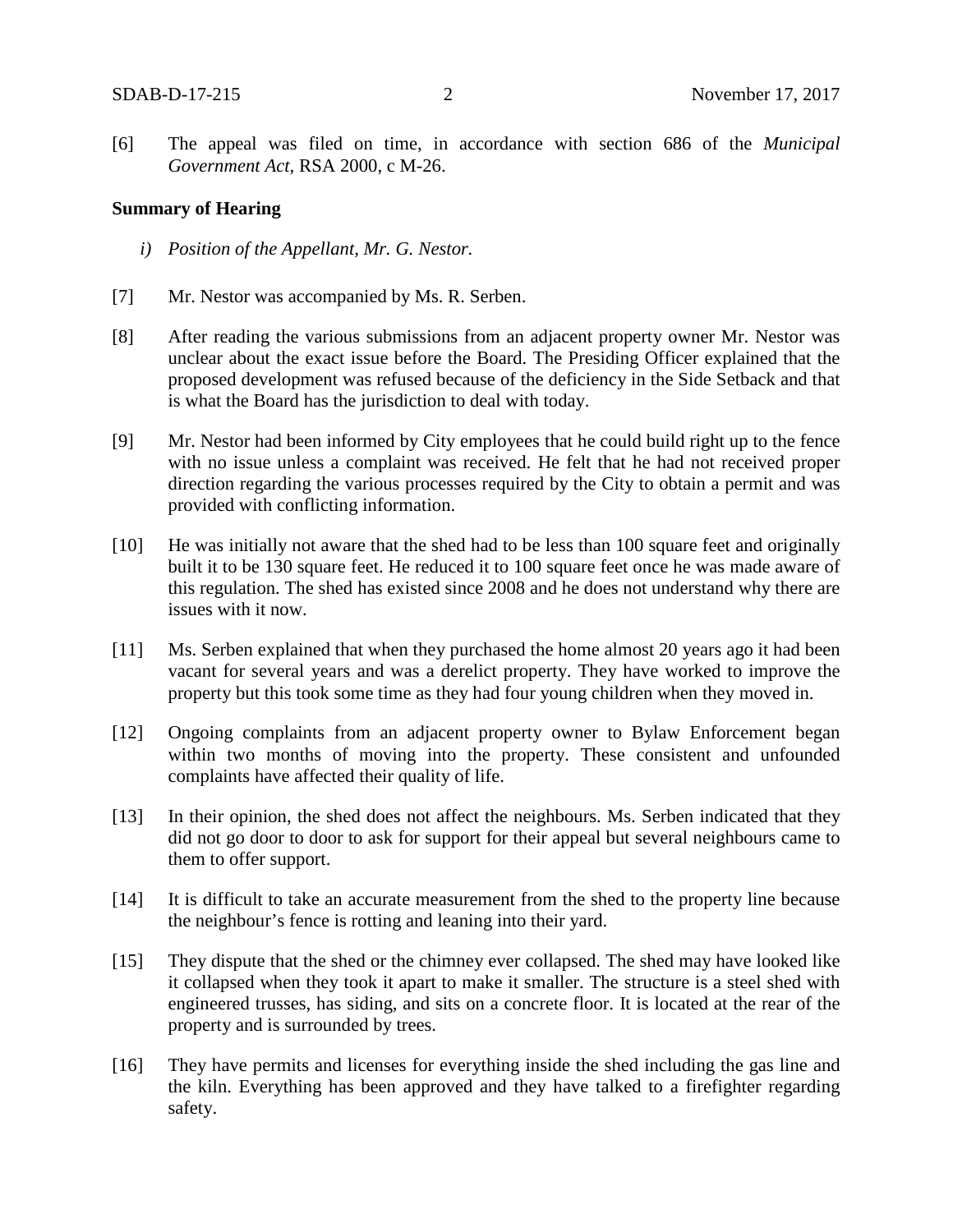- [17] The chimney has been inspected numerous times and they were advised that the recent windstorms in Edmonton would have caused it to fall down if it was unsafe. Their neighbour to the north also has a chimney in their yard.
- [18] Bylaw Enforcement indicated they could paint the shed any colour they wanted. They have not done this to be respectful of the neighbours.
- [19] At the request of the Presiding Officer, a drawing submitted by the Development Officer was displayed. Mr. Nestor confirmed that the dotted line in front of the shed depicts the edge of the concrete slab on which the shed is located.
- [20] Mr. Nestor confirmed that while the site plan indicates that the shed is 30 inches from the property line the correct measurement is 27 inches. When he made the drawing, he had incorrectly assumed that the fence ran along the property line.
	- *ii) Position of an Affected Property Owner in Support of the Appellant*
- [21] Mr. A. Ballash lives across the alley from the Appellants and about two houses up. He has lived in the area longer than either of the two parties present today and knows the alley and the shed well. In his opinion, the shed is not a danger to anyone.
	- *iii) Position of Affected Property Owners Opposed to the proposed development*
- [22] Mr. F. and Mrs. N. MacDonald live next door to the Appellant and are opposed to the development.
- [23] Mr. MacDonald provided a large submission to the Board as well as several addendums prior to the hearing.
- [24] They are not really dealing with just a shed as it contains a kiln which poses many more dangers. While the Appellants dispute that the shed or the chimney ever collapsed, Mr. MacDonald provided a letter from another neighbour directly across the lane from the Appellants indicating that the shed has collapsed at least twice.
- [25] The MacDonalds are uncomfortable working in the corner of their property adjacent to the shed. It is a massive structure with nothing to support it from falling. The bricks are loose and there is no mortar in between them. It is just a matter of time before there is another incident. The first time the chimney collapsed the entire roof came down and the bricks toppled onto the fence and pushed it to the north. There are still broken bricks left stuck in the fence.
- [26] The first collapse occurred in 2013 but the shed did not really become an issue to them until they tried to sell their property in 2014. They had an offer which included a caveat to clean up the property next door, the kiln in particular. The sale fell through because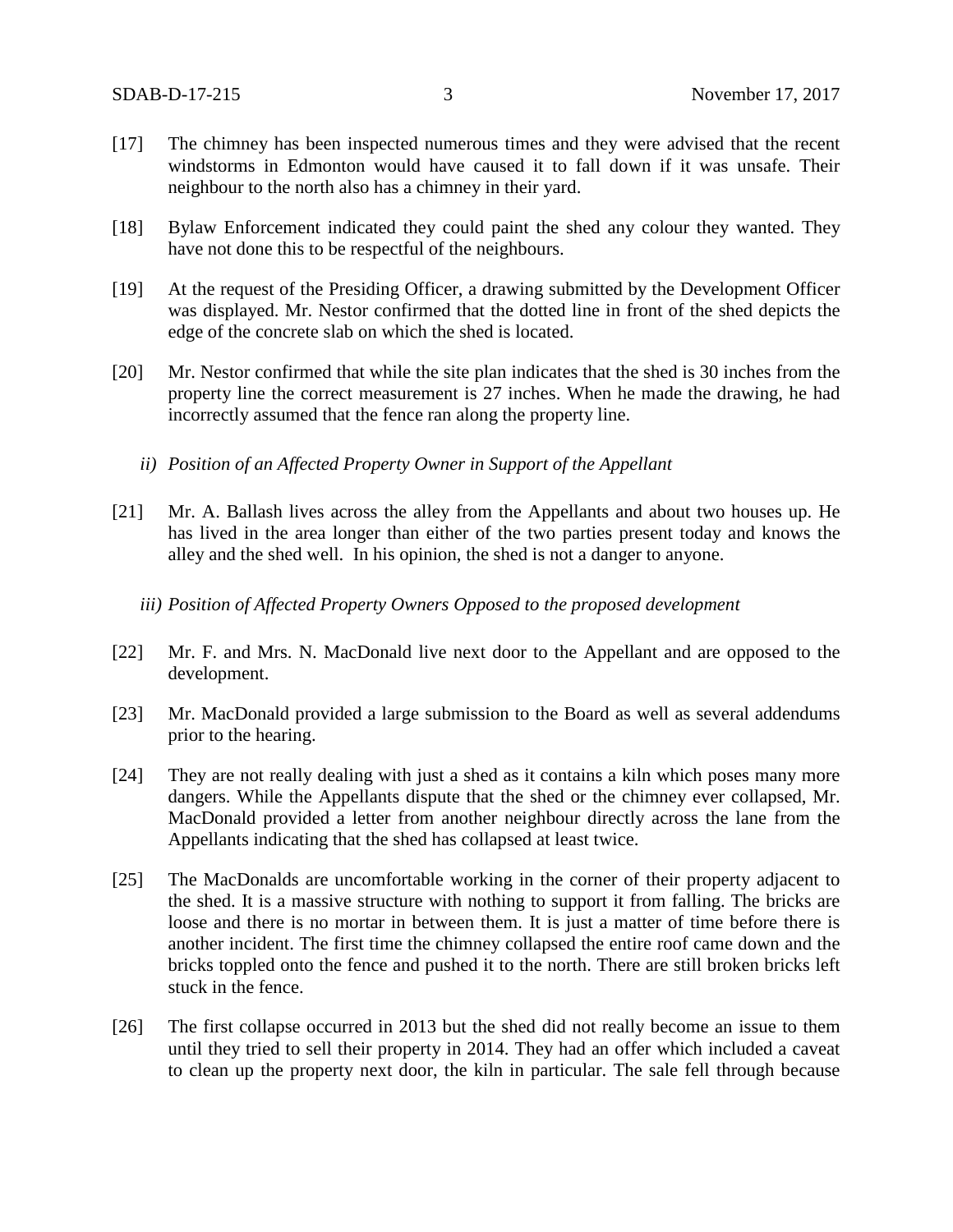they had to tell the potential purchaser that the shed next door had fallen down twice. As a result of this they began contacting Bylaw Enforcement.

- [27] According to his measurements, the current Side Setback is only 0.65 metres.
- [28] The Side Setback is a concern because distance makes a difference when an unstable chimney exists. The law is there for a reason and if the law says the Side Setback must be 0.9 metres that is what it should be. He would prefer that the shed be moved over by three metres.
- [29] There are safety concerns associated with the kiln. When it is running it is a fire hazard to his trees. In their opinion, proper permits are not in place. He made three different phone calls to 311 and was informed that there is nothing on record to indicate the kiln is certified. Gas appliances require CSA certification and he does not believe there are records confirming this.
	- *iv) Rebuttal of the Development Officer, Mr. B. Langille*
- [30] Mr. Langille did not appear and the Board relied on his written submission.
	- *v) Rebuttal of the Appellants*
- [31] The two bricks that are in the Side Setback did not fall off of the chimney. They were put there intentionally to prevent the ladder from sinking into the mud.
- [32] The chimney is only 15 feet tall, not 20 feet as stated in Mr. MacDonald's submission. If the chimney was unsafe, the recent 100 kilometre per hour winds would have taken it down by now. Mr. MacDonald also has a 15 foot chimney on a wood burning fireplace in his yard.
- [33] Over the last three years several other adjacent neighbours have sold their homes without any problems.
- [34] The kiln was bought from a previous art gallery owner and is CSA approved. They always take every precaution to be safe.
- [35] They do not believe that increasing the Side Setback by seven inches would make any difference, but they would move the shed if required by the Board.

### **Decision**

[36] The appeal is **ALLOWED** and the decision of the Development Authority is **REVOKED**. The development is **GRANTED** as applied to subject to the following conditions: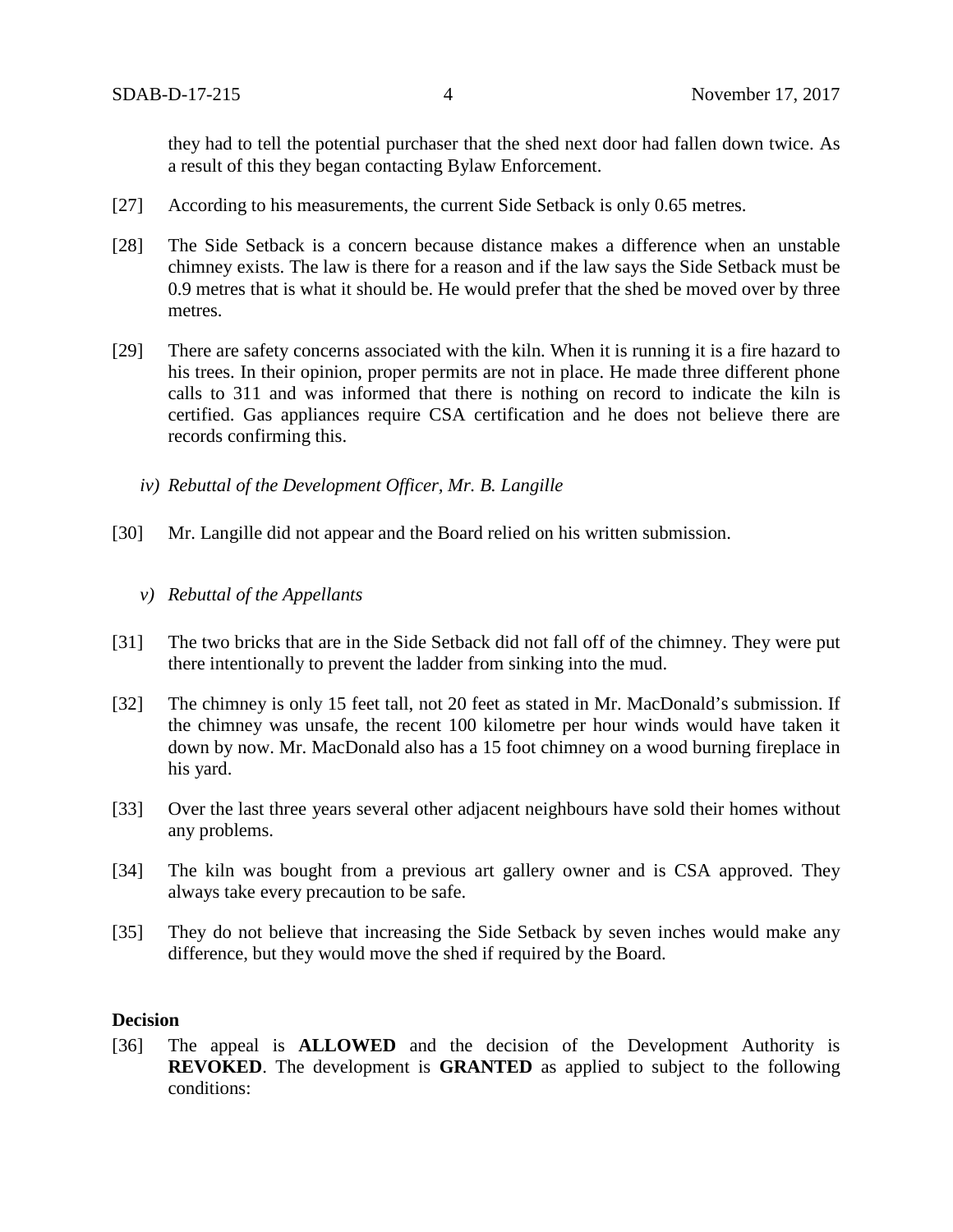- 1. This Development Permit authorizes the development of an Accessory building (shed, 3.00 metres by 3.10 metres). The development shall be constructed in accordance with the stamped and approved drawings.
- 2. An Accessory building or structure shall not exceed 4.3 metres. (Reference Section 6.1(54) and 50.3(2))
- 3. Eave projections shall not exceed 0.46 metres into required yards or Separations spaces less than 1.2 metres. (Reference Section 44.1(b))

Advisement:

- 1. Unless otherwise stated, all above references to section numbers refer to the authority under the *Edmonton Zoning Bylaw 12800.*
- [37] In granting the development the following variance to the *Edmonton Zoning Bylaw* is allowed:
	- 1. The minimum required Setback between the (north) Side Lot Line and the proposed shed is 0.9 metres. The proposed Setback is 0.76 metres and a deficiency of 0.14 metres is allowed. (Section 50.3(5)(b)).

#### **Reasons for Decision**

- [38] The proposed development is Accessory to a Permitted Use in the (RF1) Single Detached Residential Zone
- [39] Most of the issues raised by both the Appellant and the adjacent property owner to the north were related to personal issues, not planning issues.
- [40] The shed, from photographic evidence, appears to be a standard metal shed design. It does have a fired kiln inside and the Appellants have advised that the kiln has all of the necessary certifications from the appropriate authorities. However, the Board makes no finding if additional permits are required.
- [41] The adjacent property owner to the north did not indicate how the 0.14 metre variance would affect them, but raised concerns regarding the Height of the chimney associated with the kiln; however, this is not a factor in the evaluation of the Height of an Accessory building. The Height of the Accessory building is less than 4.3 metres and the chimney is not included in this calculation per section 52.2(a) and section 52.2(b) of the *Edmonton Zoning Bylaw*:

Section  $52.2(a)$ :

In any Zone other than a Residential Zone, the following features shall not be considered for the purpose of Height determination: chimney stacks, either free-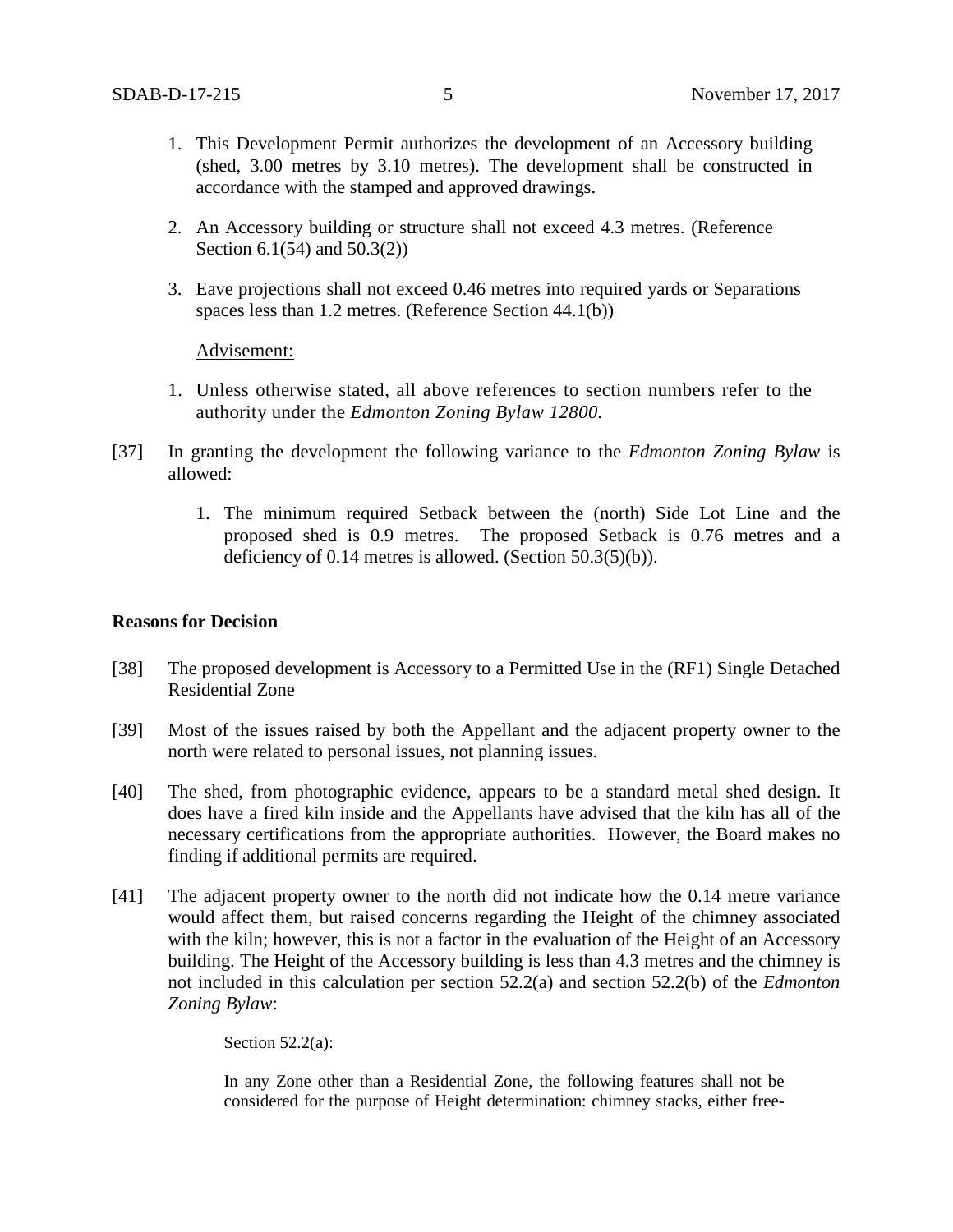standing or roof mounted, steeples, belfries, domes, or spires, monuments, elevator housings, roof stairways, entrances, water or other tanks, ventilating equipment, skylights, fire walls, plumbing stacks, receiving or transmitting structures, masts, flag poles, clearance markers, Solar Collectors or other similar erections;

Section 52.2(b)

in any Residential Zone, those features specified in subsection 52.2(a) shall not be considered for the purpose of Height determination, except that the maximum Height of receiving or transmitting structures, where these are Satellite Signal Receiving Antennae or Amateur Radio Antennae and Support Structures, shall be calculated in accordance with the regulations of subsections 50.5 and 50.6, respectively, of this Bylaw. The maximum Height for all other receiving or transmitting structures, other than those which may normally be required for adequate local television reception, shall be the maximum Height in the Zone, and not the maximum Height for Accessory buildings in Residential Zones specified in subsection 50.3(2).

- [42] The Board did receive a variety of commentary from surrounding neighbours in support of and against this development. The Board makes no finding on the mixed neighbourhood input.
- [43] It is the Board's position that the Setback variance will not unduly interfere with the amenities of the neighbourhood, nor materially interfere with or affect the use, enjoyment or value of neighbouring parcels of land.

BS Co

Brian Gibson, Presiding Officer Subdivision and Development Appeal Board

Board Members in Attendance: Ms. P. Jones; Ms. N. Hack; Mr. A. Nagy; Ms. K. Thind